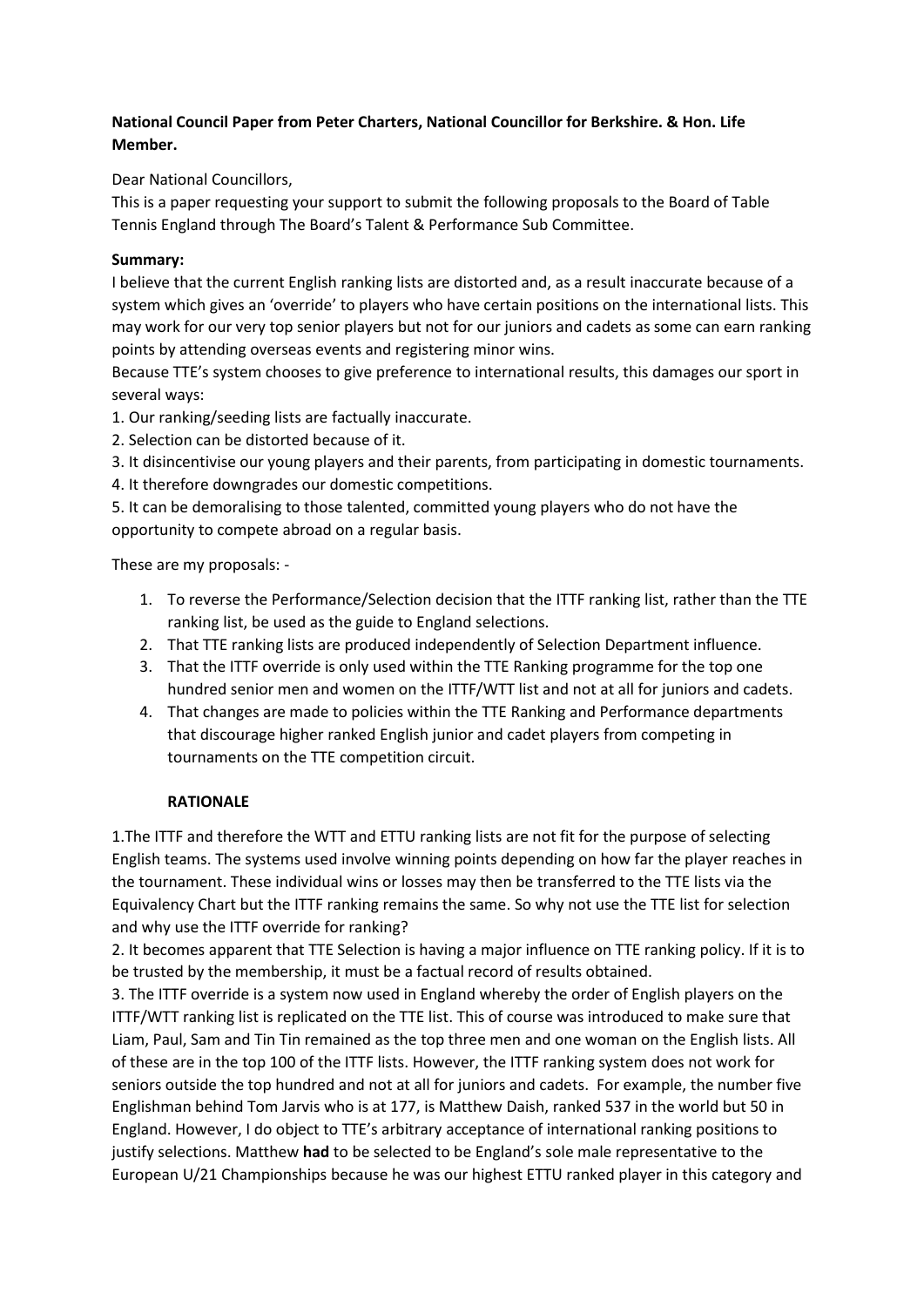they dictated who could play for England in this event. The international bodies and their ranking systems have not got it right in terms of the relative, even approximate, standard of players. For juniors and cadets, an ITTF override is worse, as shown by the recent TTE ranking lists. The standout example is the junior boys where the December list when published, showed that the top four had fewer ranking points than the number five. Twenty-four hours later, on the TTE Website this was changed and number four went to number thirteen and five, who had more ranking points than any of the top three, was moved to four. On the latest list (February) the number thirteen is back at four and the four down to five. **Is there an answer to the situation which might arise where the junior number five for example, plays and beats any of the first four players on the Junior Boys list, which for him is an expected win because he has more ranking points than them? Although were he to lose, it would be an unexpected loss to players above him on the ranking list and he would lose ranking points. The numbers one, two, three and four would have been the top seeds. In the new February list, the boy who was placed four but then moved to thirteen, has now been moved back to four but the number five still has more ranking points than each of those above him. There are similar examples in the Cadet Ranking lists. If, as I am told, all the international wins and losses for English juniors and cadets are included in the TTE ranking system via the Equivalence system anyway, why use the ITTF override at all?** 

The problems created using an ITTF override with seniors is not showing so clearly now because we have three men and one woman clearly well ahead of the rest in terms of the time taken to build up the larger body of results.

4. That the policies of Performance, Ranking and Selection are having a damaging effect on the home competition circuit. The tournaments are being poorly attended by the top ranked players; it being made known by Performance, that results at home were insignificant.

The basic problem is that some people want to treat ranking as a precise, exact order of ability, which in table tennis and perhaps I suspect, most other racquet sports, it can never be. The most accurate ranking order in our sport is at the end of an all play all, round robin event. Play the same event with the same players the following day and the final order is almost certain to be different. The number one position is the most likely to be retained.

Ranking is an order of results obtained which are an indicator of standard but not a precise order of ability. It is not possible to say that eight has more ability than nine and even more that thirty-two is a better player than thirty-three. But tournaments and competitions in general need a list for seeding and other similar purposes. That is what ranking, essentially is, a seeding list. Of course, it also provides motivation, inspiration, and recognition to players, but all of this should be understood by those responsible for ranking in English table tennis. Ranking should not be interfered with by Selection which, if done by experts (coaches), would contain an element of opinion and judgement. This lack of understanding by the leader of TTE Performance creates the issue. The unnecessary wish to match up ranking with selection creates the need for his ITTF override. The players that they want to select are then sent to several European tournaments to maybe get a win or two to figure on the ITTF ranking list, which then figures on the TTE list via the override.

Fear of appeals against non-selection is being allowed to dictate TTE ranking policy. Lack of confidence in their ability to select the best players to represent England is resulting in parts of our ranking lists bringing the whole system into question. The Performance Department clearly thought that by introducing the ITTF override into the English ranking system, it would avoid them having to make decisions over player selections; that the ranking list would select the players for them and be used as the answer to appeals. By manipulating the TTE ranking system to avoid successful appeals against non-selection, any such appeals may now be directed at what appears to be an obvious